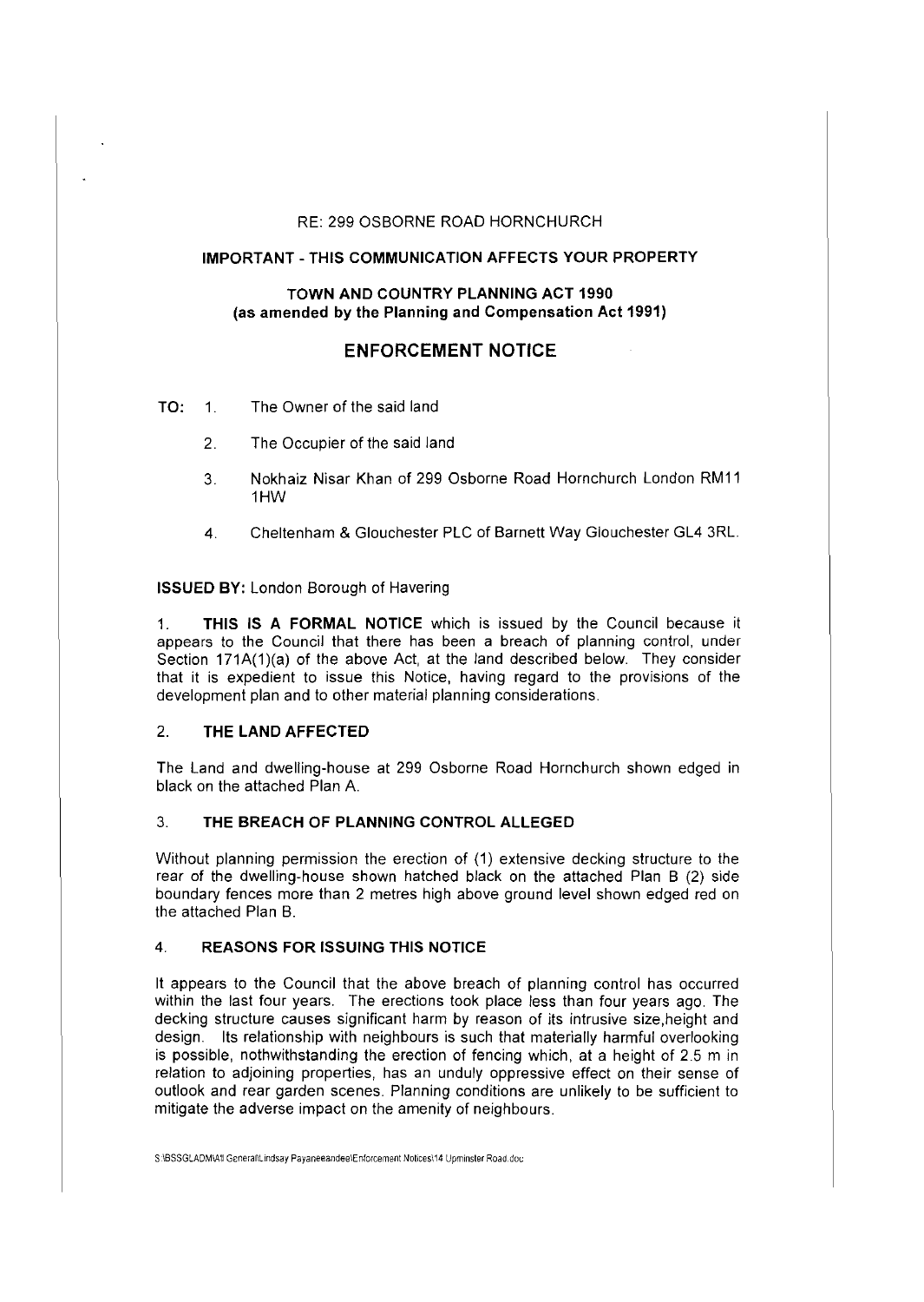## 5. **WHAT YOU ARE REQUIRED TO DO**

 $\mathbf{I}$ .

(i) Remove the unauthorised decking

Time for compliance: 3 months from the effective date of this notice

(ii) Restore the premises to its original condition as a garden area before the breach occurred.

Time for compliance: 3 months from the effective date of this notice

(iii) Reduce the side boundary fences in height so that they are no higher than 2 metres above ground level

Time for compliance: 3 months from the effective date of this notice

(iv) Remove from the premises all equipment, machinery,apparatus,building materials and rubble arising from compliance with the requirements above

## 6. **WHEN THIS NOTICE TAKES EFFECT**

This Notice takes effect on 27<sup>th</sup> February 2006, unless an appeal is made against it beforehand

Dated:  $\chi_0^{\mu_0}/\chi_{n\mu_0\sigma\gamma}$  , 2006  $Signed:$   $\begin{equation} \begin{equation} \mathcal{L} \rightarrow \mathcal{L} \rightarrow \mathcal{L} \rightarrow \mathcal{L} \rightarrow \mathcal{L} \rightarrow \mathcal{L} \rightarrow \mathcal{L} \rightarrow \mathcal{L} \rightarrow \mathcal{L} \rightarrow \mathcal{L} \rightarrow \mathcal{L} \rightarrow \mathcal{L} \rightarrow \mathcal{L} \rightarrow \mathcal{L} \rightarrow \mathcal{L} \rightarrow \mathcal{L} \rightarrow \mathcal{L} \rightarrow \mathcal{L} \rightarrow \mathcal{L} \rightarrow \mathcal{L} \rightarrow \mathcal{L} \rightarrow \mathcal{L} \rightarrow \mathcal{L} \rightarrow \mathcal{L} \rightarrow \mathcal{L} \rightarrow \mathcal$ 

Authorised Officer

on behalf of London Borough of Havering Town Hall Main Road Romford RM1 380

### **YOUR RIGHT OF APPEAL**

You can appeal against this Enforcement Notice to the Secretary of State by the 27<sup>th</sup> February 2006 . Further details are given in the attached explanatory note.

# **WHAT HAPPENS IF YOU DO NOT APPEAL**

If you do not appeal against this Enforcement Notice, it will take effect on  $27<sup>th</sup>$ February 2006 and you must then ensure that the required steps for complying with it, for which you may be held responsible, are taken within the period specified in the Notice.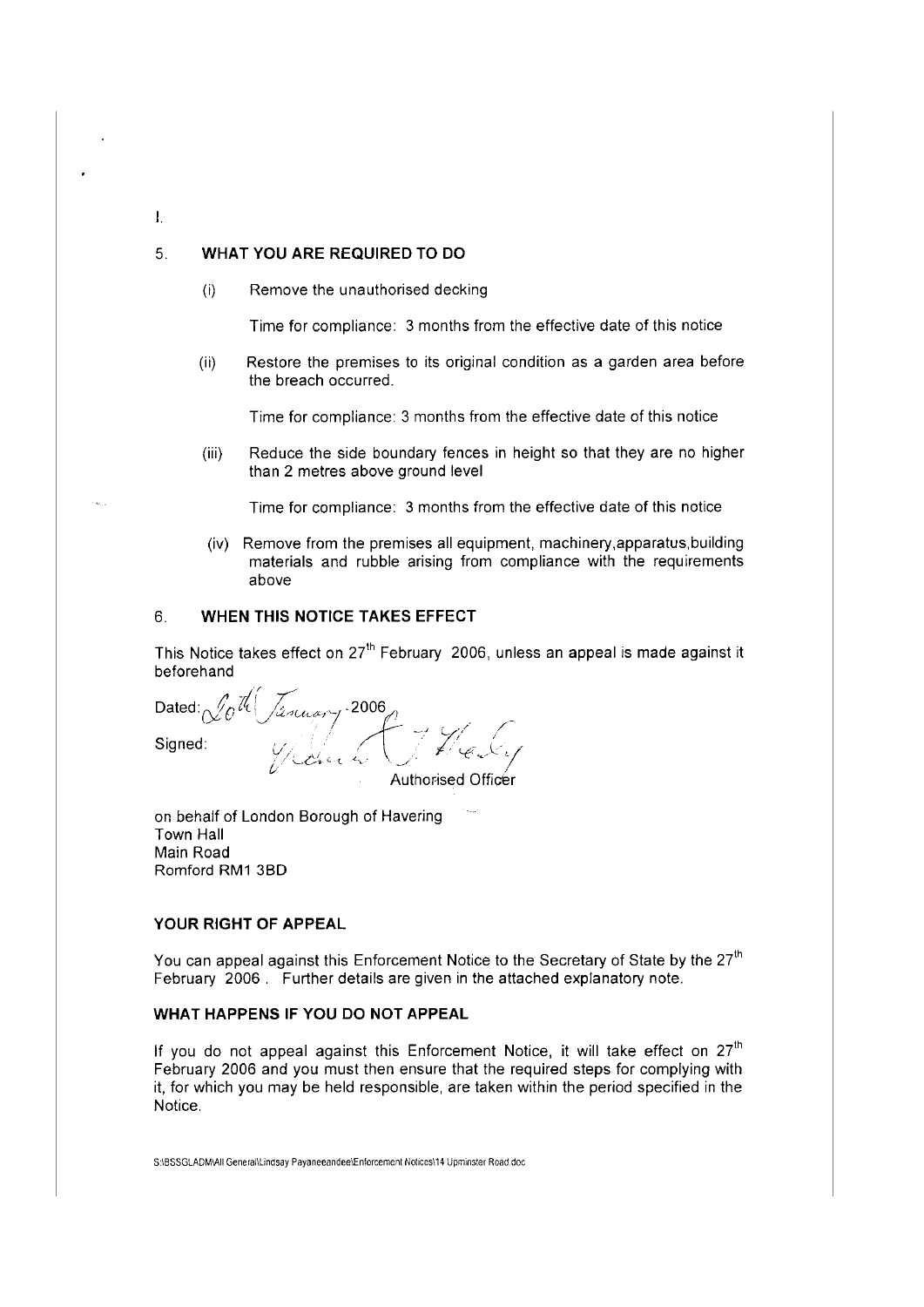FAILURE TO COMPLY WITH AN ENFORCEMENT NOTICE WHICH HAS TAKEN EFFECT CAN RESULT IN PROSECUTION AND/OR REMEDIAL ACTION BY THE COUNCIL.

 $\mathbb{R}^2$ 

 $\bar{ }$ 

S:\BSSGLADM\All Generalllindsay Payaneeandee\Enforcement Notices\14 Upminster Road.doc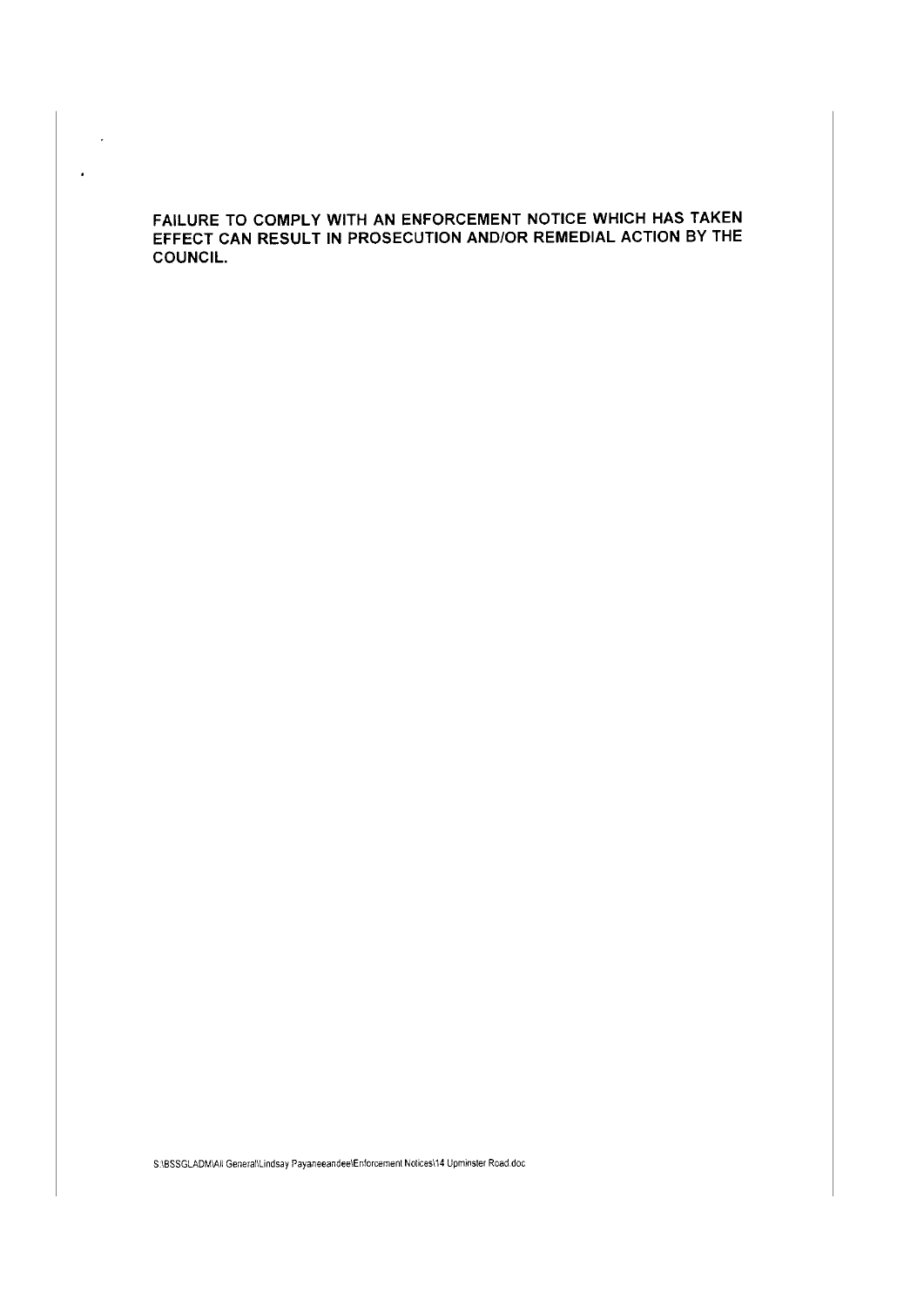## **EXPLANATORY NOTES**

#### **STATUTORY PROVISIONS**

A summary of Sections 171A, 1718 and 172 to 177 of the Town and Country Planning Act 1990 (as amended) is enclosed with this Notice.

#### **YOUR RIGHT OF APPEAL**

You can appeal against this Notice, but any appeal must be in writing and received, or posted (with the postage paid and properly addressed) in time to be received in the ordinary course of the post, by the Secretary of State before 27'h February 2006. The enclosed booklet "Enforcement Appeals - A guide to Procedure" sets out your rights. Read it carefully. If you appeal you should use the enclosed appeal forms. Two copies are for you to send to the Secretary of State if you decide to appeal. The other is for you to keep as a duplicate for your own records. You should also send the Secretary of State a copy of the Enforcement Notice.

#### **GROUNDS OF APPEAL**

The grounds of appeal are set out in Section 174 of the Town and Country Planning Act 1990 and are also set out on pages 2 - 5 of the enclosed appeal forms.

#### **PLANNING APPLICATION FEE**

Should wish to appeal on ground (a) - that planning permission should be granted for the unauthorised development - then a fee of £135 is payable both to the Secretary of State and to the Council. If the fees are not paid then that ground of appeal will not be valid.

#### **STATEMENT ON GROUNDS OF APPEAL**

You must submit to the Secretary of State, either when giving notice of appeal or within 14 days from the date on which the Secretary of State sends him a notice so requiring him, a statement in writing specifying the grounds on which you are appealing against the enforcement notice and stating briefly the facts on which you propose to rely in support of each of those grounds.

#### **RECIPIENTS OF THE ENFORCEMENT NOTICE**

The names and addresses of all the persons on whom the Enforcement Notice has been served are:

- 1. The Owner of the said land
- 2. The Occupier of the said land
- 3. Nokhaiz Nisar Khan of 299 Osborne Road Hornchurch London RM11 1HW
- 4. Cheltenham & Glouchester PLC of Barnett Way Glouchester GL4 3RL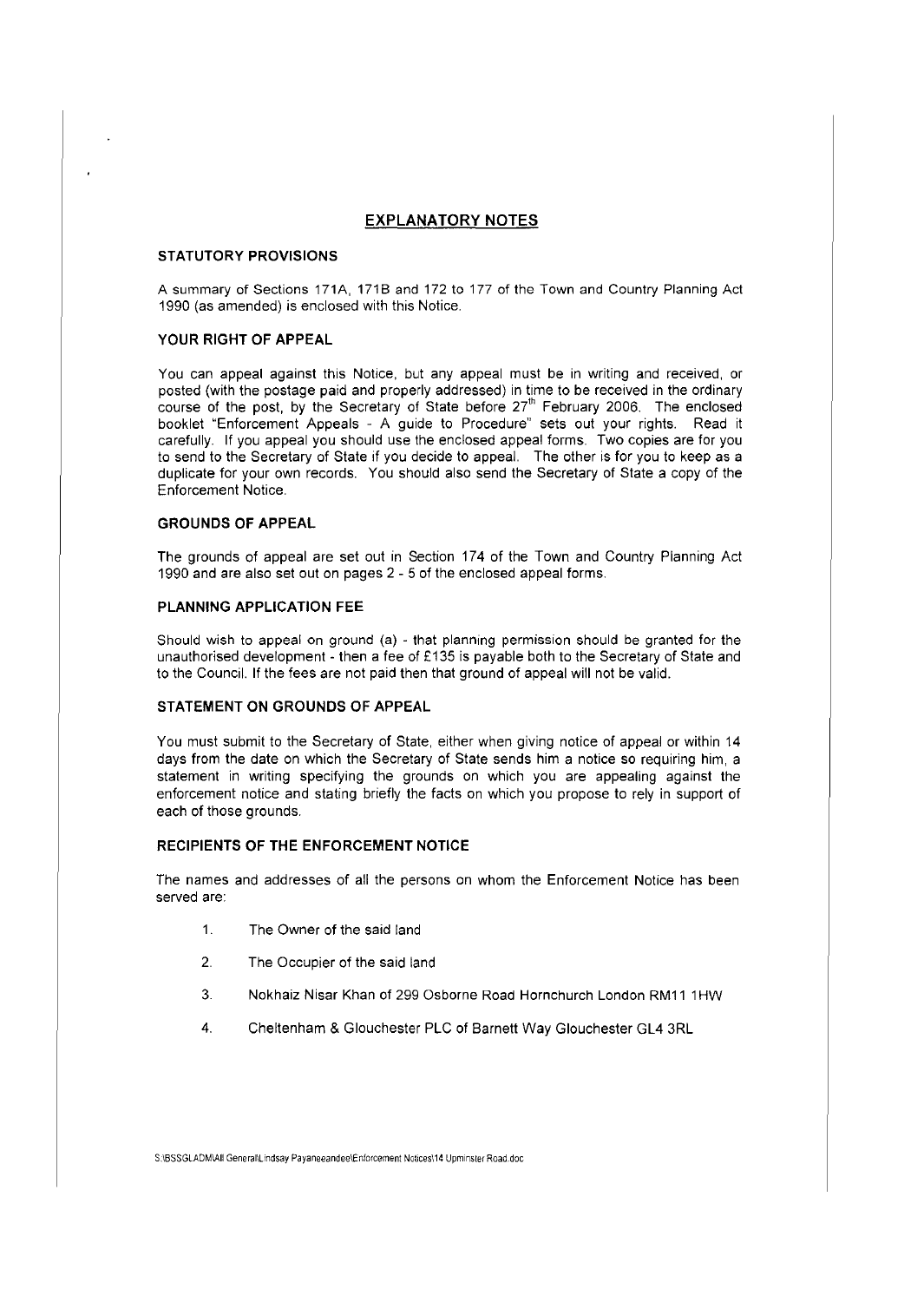